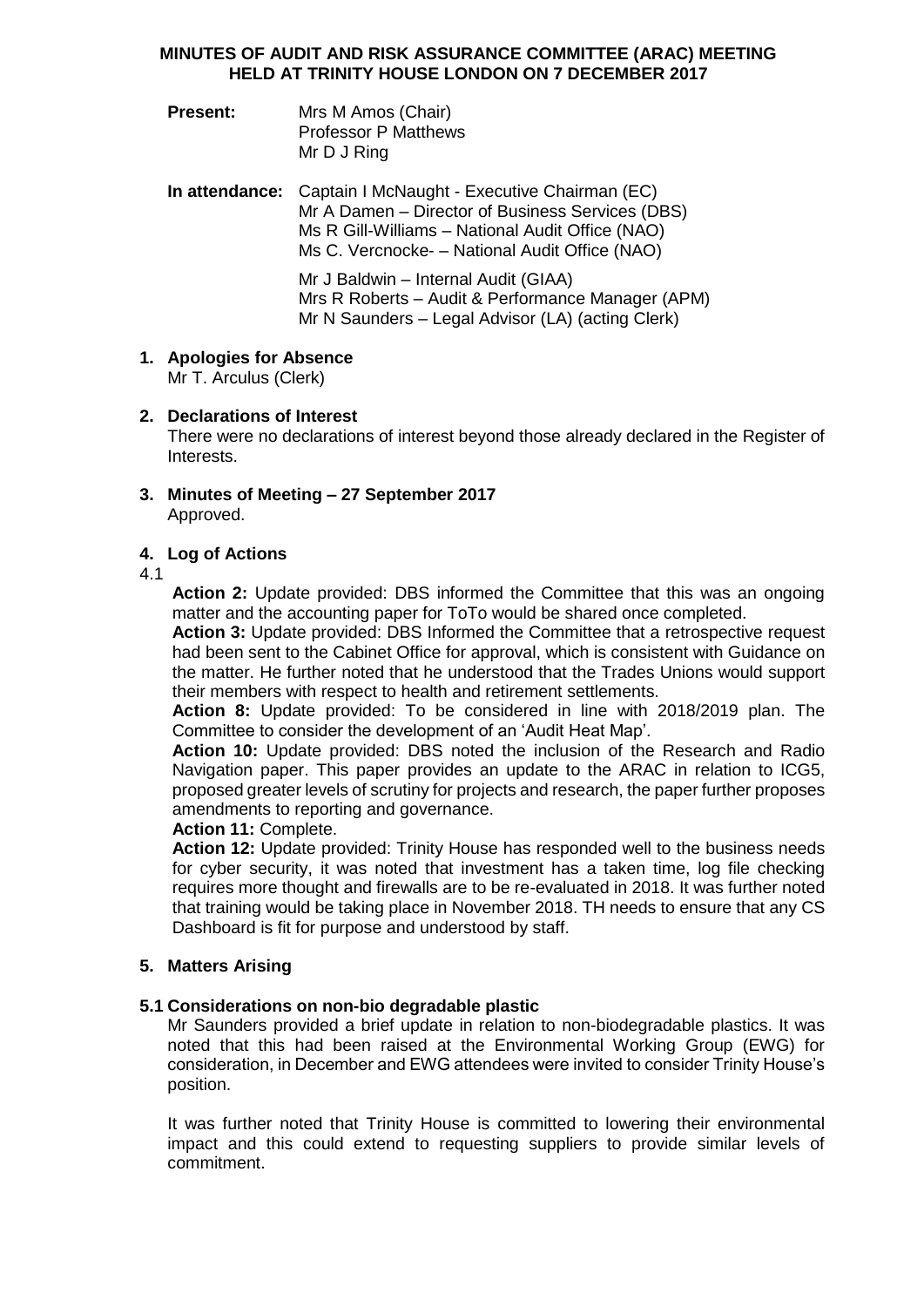## **5.2 Audit Planning Workshop Feedback.**

The Committee noted the inclusion of the paper provided to the Committee. EC, DBS and APM to meet to "flesh-out" the finding of the feedback. TH to ensure movement in the right direction without double-work and more streamlined process.

## **6. NAO Audit Strategy for 2017-2018 Audit**

The Committee noted the above document.

The Committee agreed that moving testing around would allow for better and thorough testing and with a more uniform approach. It was further noted that this approach would drive TH assurance costs down whilst improving efficiency.

It was noted that the date of the final audit visit had yet to be confirmed. This has been delayed for 2017-18 due to the NAO needing confirmation of the dates for the revaluation work to be completed by all three GLAs.

Future Account Standards central government to provide guidance for 2018-2019 contracts.

## **7. Integrated Internal Audit Plan – Progress Report**

The Committee noted and approved the 'Progress Report', provided by APM.

APM provided a verbal summary of the content of the report including an update in relation to the Tri-GLA helicopter agreement and Financial Controls needing minor amendments regarding the dates due to the balancing-out the audit plan.

## **8. Internal Audit Report on Risk Appetite**

The Committee noted the Internal Audit Report on Risk Appetite paper, together with the Discussion Framework included.

The risk report was discussed and it was agreed that there would be no deviation between Audit and the Risk Audit.

The Committee agreed to complete the plan by March 2018 and this item will be added to the June Agenda.

#### **9. Report on Internal Communications Benchmarking Exercise**

The Committee noted the above report, provided by James Baldwin (GIAA). Who also provided a brief verbal summary.

He informed the Committee that, in brief, the findings evidenced that there was very little that TH was not doing. He added Trinity House has a strong plan in place which received very positive feedback and that there was little room for criticism of Trinity House's process.

The Committee further discussed the importance of team meetings to provide uniformed understanding of the needs of the organisation. Trinity House has regular departmental team meetings, where high-level matters are raised and discussed with all staff members.

#### **10. Report on Audit of Superintendence and Management of Aids to Navigation**

The Committee noted and approved the above report, provided by James Baldwin (GIAA).

### **11. Report on Audit of Core Financial and Commercial Controls**

The Committee noted and approved the above report, provided by James Baldwin (GIAA).

**12. Follow up Review of Tri-GLA Helicopter Contract Review: Benefits realisation** The Committee noted and approved the contract review update, provided by James Baldwin (GIAA).